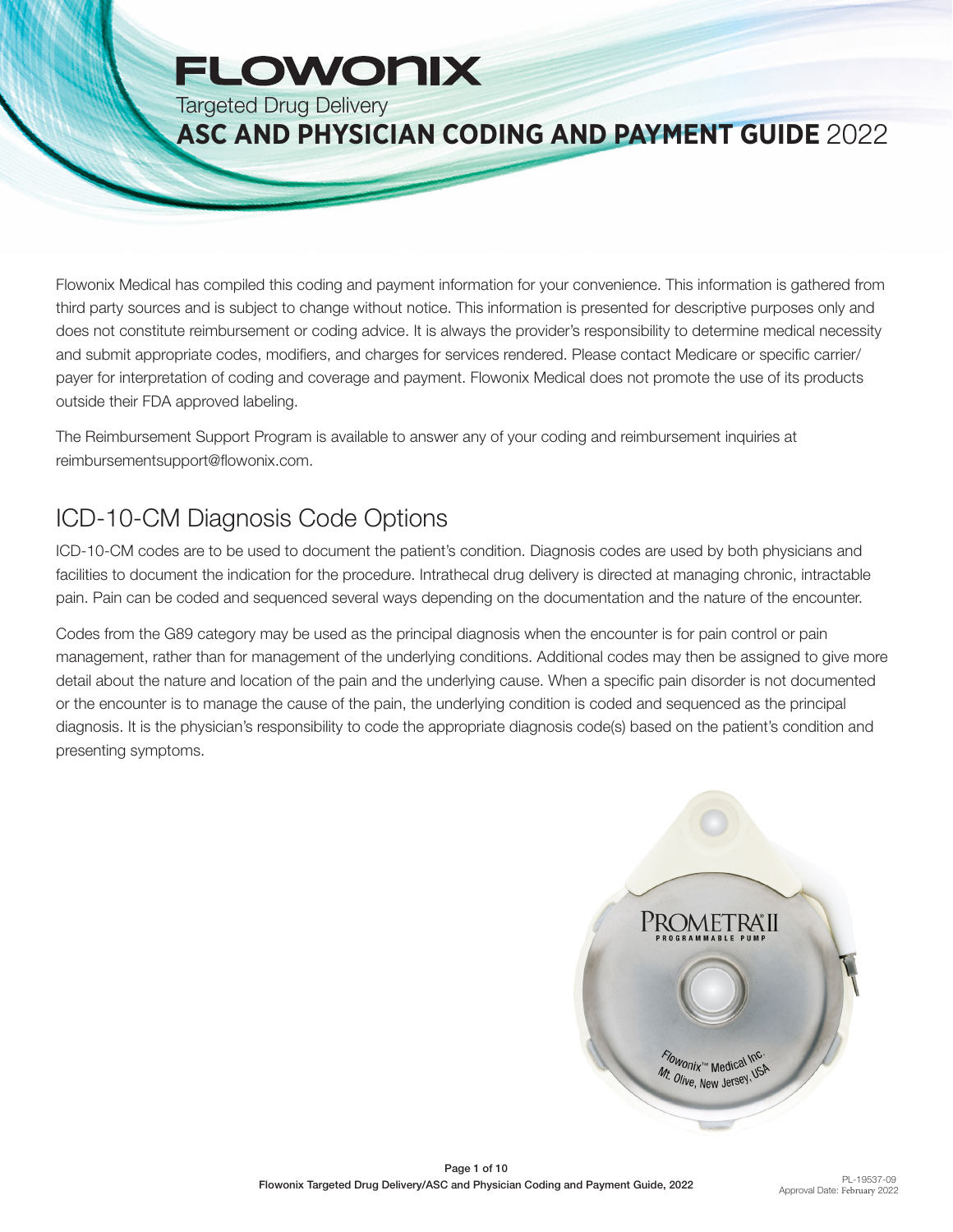## Commonly billed ICD-10-CM diagnosis codes used in all settings.

| Category                                                                                                                      | Code                                                                                                                                                                                                                                                                                                                                                                                                                                                                          | <b>Code Description</b>                                                                                                                                  |  |  |
|-------------------------------------------------------------------------------------------------------------------------------|-------------------------------------------------------------------------------------------------------------------------------------------------------------------------------------------------------------------------------------------------------------------------------------------------------------------------------------------------------------------------------------------------------------------------------------------------------------------------------|----------------------------------------------------------------------------------------------------------------------------------------------------------|--|--|
|                                                                                                                               | G89.0<br>G89.2 - G89.29<br>G89.3<br>G89.4                                                                                                                                                                                                                                                                                                                                                                                                                                     | Central pain syndrome<br>Chronic pain<br>Neoplasm related pain (acute)(chronic)<br>Chronic pain syndrome                                                 |  |  |
| <b>Chronic Pain Disorders</b>                                                                                                 | Note: Pain must be specifically documented as "chronic" to use codes G89.2 -<br>G89.29. Similarly, the diagnostic term "chronic pain syndrome" must be specifically<br>documented to assign code G89.4. If these terms are not documented, then<br>symptom codes for pain may be assigned instead, although they cannot be<br>sequenced as principal diagnosis. Rather, the underlying condition would ordinarily<br>be used as the principal diagnosis in this circumstance. |                                                                                                                                                          |  |  |
| Reflex Sympathetic Dystrophy<br>(Complex Regional Pain<br>Syndrome I) and Causalgia<br>(Complex Regional Pain<br>Syndrome II) | G90.521 - G90.529<br>G57.70 - G57.73                                                                                                                                                                                                                                                                                                                                                                                                                                          | Complex regional pain syndrome I of lower limb(s)<br>Causalgia of unspecified lower limb(s)                                                              |  |  |
|                                                                                                                               | Note: ICD-10-CM does not have a default code for "Complex Regional Pain<br>Syndrome"; type I or II must be specified. Codes from the G89 series in ICD-10-CM<br>should not be assigned with causalgia or reflex sympathetic dystrophy because pain<br>is a known component of these disorders.                                                                                                                                                                                |                                                                                                                                                          |  |  |
|                                                                                                                               | <b>Postherpetic Neuropathy</b>                                                                                                                                                                                                                                                                                                                                                                                                                                                |                                                                                                                                                          |  |  |
| <b>Underlying Causes of</b><br>Chronic Pain (Non-Cancer)                                                                      | B02.21<br>B02.22<br>B02.23<br>B02.29                                                                                                                                                                                                                                                                                                                                                                                                                                          | Postherpetic geniculate ganglionitis<br>Postherpetic trigeminal neuralgia<br>Postherpetic polyneuropathy<br>Other Postherpetic nervous system indocement |  |  |
|                                                                                                                               | <b>Arachnoiditis</b>                                                                                                                                                                                                                                                                                                                                                                                                                                                          |                                                                                                                                                          |  |  |
|                                                                                                                               | G03.1<br>Chronic meningitis<br>G03.9<br>Meningitis, unspecified                                                                                                                                                                                                                                                                                                                                                                                                               |                                                                                                                                                          |  |  |
|                                                                                                                               | <b>Phantom Limb Pain</b>                                                                                                                                                                                                                                                                                                                                                                                                                                                      |                                                                                                                                                          |  |  |
|                                                                                                                               | G54.6                                                                                                                                                                                                                                                                                                                                                                                                                                                                         | Phantom limb syndrome with pain                                                                                                                          |  |  |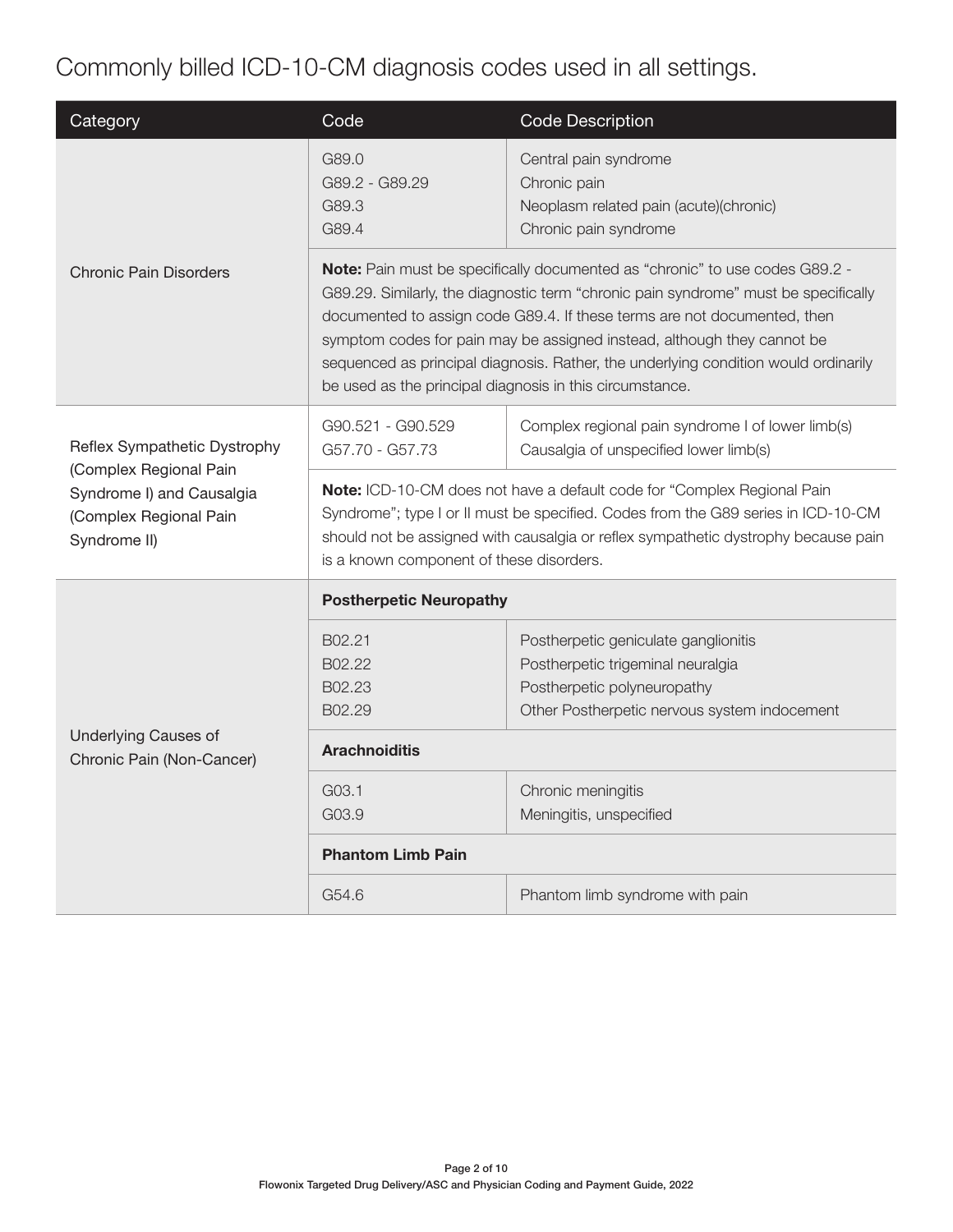## ICD-10-CM diagnosis codes used in all settings (continued).

| Category                    | Code                                           | <b>Code Description</b>                                                                                     |  |  |  |
|-----------------------------|------------------------------------------------|-------------------------------------------------------------------------------------------------------------|--|--|--|
|                             | <b>Peripheral Neuropathy</b>                   |                                                                                                             |  |  |  |
|                             | G57.90                                         | Unspecified mononeuropathy of unspecified lower limb                                                        |  |  |  |
|                             | G57.91                                         | Unspecified mononeuropathy of right lower limb                                                              |  |  |  |
|                             | G57.92                                         | Unspecified mononeuropathy of left lower limb                                                               |  |  |  |
|                             | G57.93                                         | Unspecified mononeuropathy of bilateral lower limbs                                                         |  |  |  |
|                             | Radiculopathy                                  |                                                                                                             |  |  |  |
|                             | M51.16                                         | Intervertebral disc disorders with radiculopathy, lumbar region                                             |  |  |  |
|                             | M51.17                                         | Intervertebral disc disorders with radiculopathy, lumbosacral region                                        |  |  |  |
|                             | M54.12                                         | Radiculopathy, cervical region                                                                              |  |  |  |
|                             | M54.13                                         | Radiculopathy, cervicothoracic region                                                                       |  |  |  |
| <b>Underlying Causes of</b> | M54.14                                         | Radiculopathy, thoracic region                                                                              |  |  |  |
| Chronic Pain (Non-Cancer)   | M54.15                                         | Radiculopathy, thoracolumbar region                                                                         |  |  |  |
|                             | M54.16                                         | Radiculopathy, lumbar region                                                                                |  |  |  |
|                             | M54.17                                         | Radiculopathy, lumbosacral region                                                                           |  |  |  |
|                             | <b>Osteoporosis-Related Fracture, Vertebra</b> |                                                                                                             |  |  |  |
|                             | M80.08XA                                       | Age-related osteoporosis with current pathological fracture, vertebra(e),<br>initial encounter for fracture |  |  |  |
|                             | M80.88XA                                       | Other osteoporosis with current pathological fracture, vertebra(e), initial                                 |  |  |  |
|                             |                                                | encounter for fracture                                                                                      |  |  |  |
|                             | <b>Postlaminectomy Syndrome</b>                |                                                                                                             |  |  |  |
|                             | M96.1                                          | Postlaminectomy syndrome, not elsewhere classified                                                          |  |  |  |
|                             | C00-C14                                        | Malignant neoplasms of lip, oral cavity and pharynx                                                         |  |  |  |
|                             | C15-C26                                        | Malignant neoplasms of digestive organs                                                                     |  |  |  |
|                             | C30-C39                                        | Malignant neoplasms of respiratory and intrathoracic organs                                                 |  |  |  |
|                             | C40-C41                                        | Malignant neoplasms of bone and articular cartilage                                                         |  |  |  |
| <b>Underlying Causes</b>    | C43-C44                                        | Melanoma and other malignant neoplasms of skin                                                              |  |  |  |
| of Chronic Pain (Cancer)    | C45-C49                                        | Malignant neoplasms of mesothelial and soft tissue                                                          |  |  |  |
|                             | C50-C50                                        | Malignant neoplasms of breast                                                                               |  |  |  |
|                             | C51-C58                                        | Malignant neoplasms of female genital organs                                                                |  |  |  |
|                             | C60-C63                                        | Malignant neoplasms of male genital organs                                                                  |  |  |  |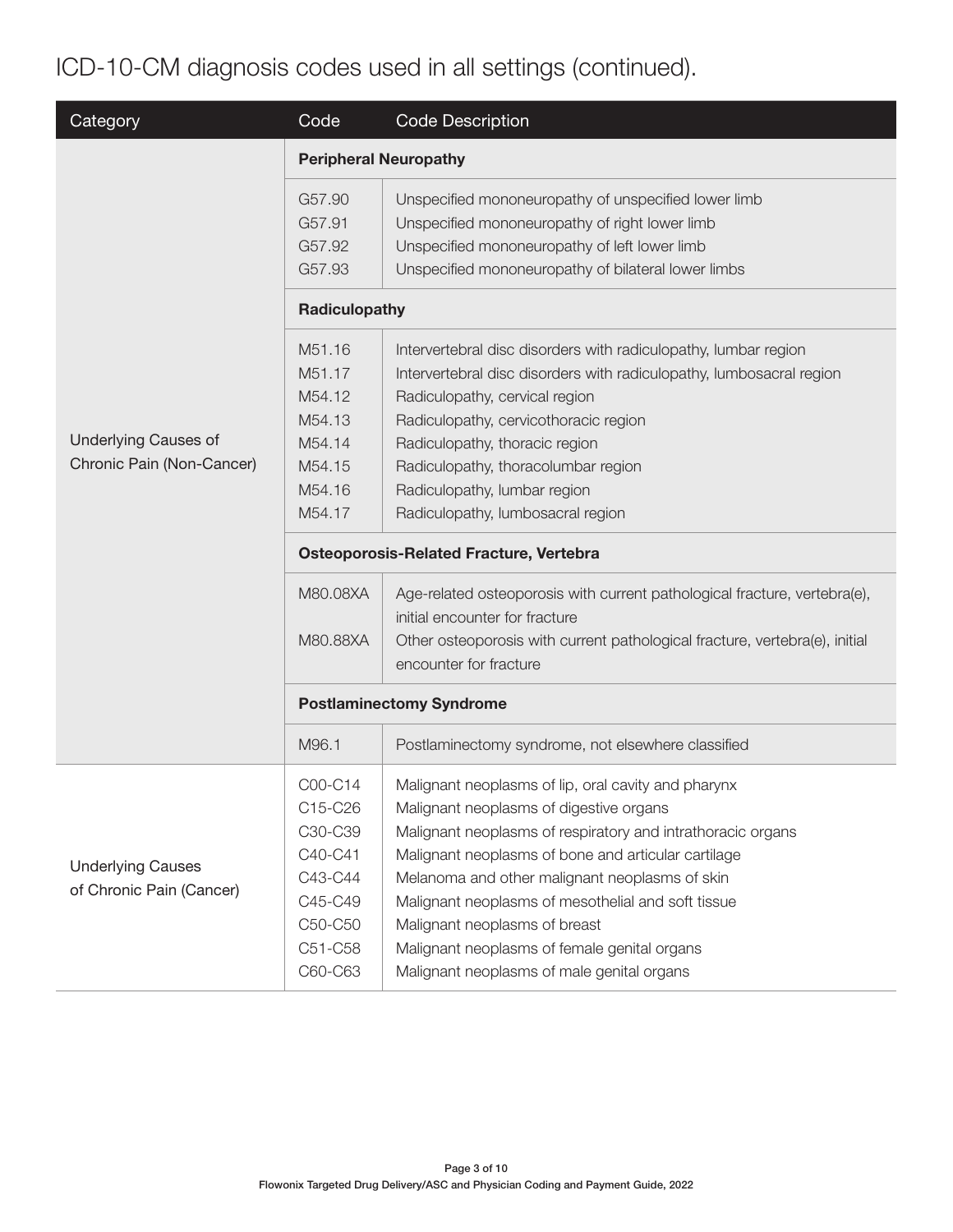## ICD-10-CM diagnosis codes used in all settings (continued).

| Category                    | Code               | <b>Code Description</b>                                                                                                |
|-----------------------------|--------------------|------------------------------------------------------------------------------------------------------------------------|
|                             | C64-C68<br>C69-C72 | Malignant neoplasms of urinary tract<br>Malignant neoplasms of eye, brain and other parts of central nervous<br>system |
| <b>Underlying Causes</b>    | C73-C75            | Malignant neoplasms of thyroid and other endocrine glands                                                              |
| of Chronic Pain (Cancer)    | C76-C80<br>C7A-C7A | Malignant neoplasms of ill-defined, other secondary and unspecified sites<br>Malignant neuroendocrine tumors           |
|                             | C7B-C7B            | Secondary neuroendocrine tumors                                                                                        |
|                             | C81-C96            | Malignant neoplasms of lymphoid, hematopoietic and related tissue                                                      |
|                             | T85.610A           | Breakdown (mechanical) of cranial or spinal infusion catheter                                                          |
|                             | T85.615A           | Breakdown (mechanical) of other nervous system device, implant or graft                                                |
|                             | T85.620A           | Displacement of cranial or spinal infusion catheter                                                                    |
|                             | T85.625A           | Displacement of other nervous system device, implant or graft                                                          |
|                             | T85.630A           | Leakage of cranial or spinal infusion catheter                                                                         |
|                             | T85.635A           | Leakage of other nervous system device, implant or graft                                                               |
|                             | T85.690A           | Other mechanical complication of cranial or spinal infusion catheter                                                   |
|                             | T85.695A           | Other mechanical complication of other nervous system device, implant<br>or graft                                      |
| <b>Device Complications</b> | T85.735A           | Infection and inflammatory reaction due to cranial or spinal infusion<br>catheter                                      |
|                             | T85.738A           | Infection and inflammatory reaction due to other nervous system device,<br>implant or graft                            |
|                             | T85.830A           | Hemorrhage due to nervous system prosthetic devices, implants and<br>grafts                                            |
|                             | T85.840A           | Pain due to nervous system prosthetic devices, implants and grafts                                                     |
|                             | T85.890A           | Other specified complication of nervous system prosthetic devices,<br>implants and grafts                              |
| <b>Attention to Device</b>  | Z45.49             | Encounter for adjustment and management of other implanted nervous<br>system device                                    |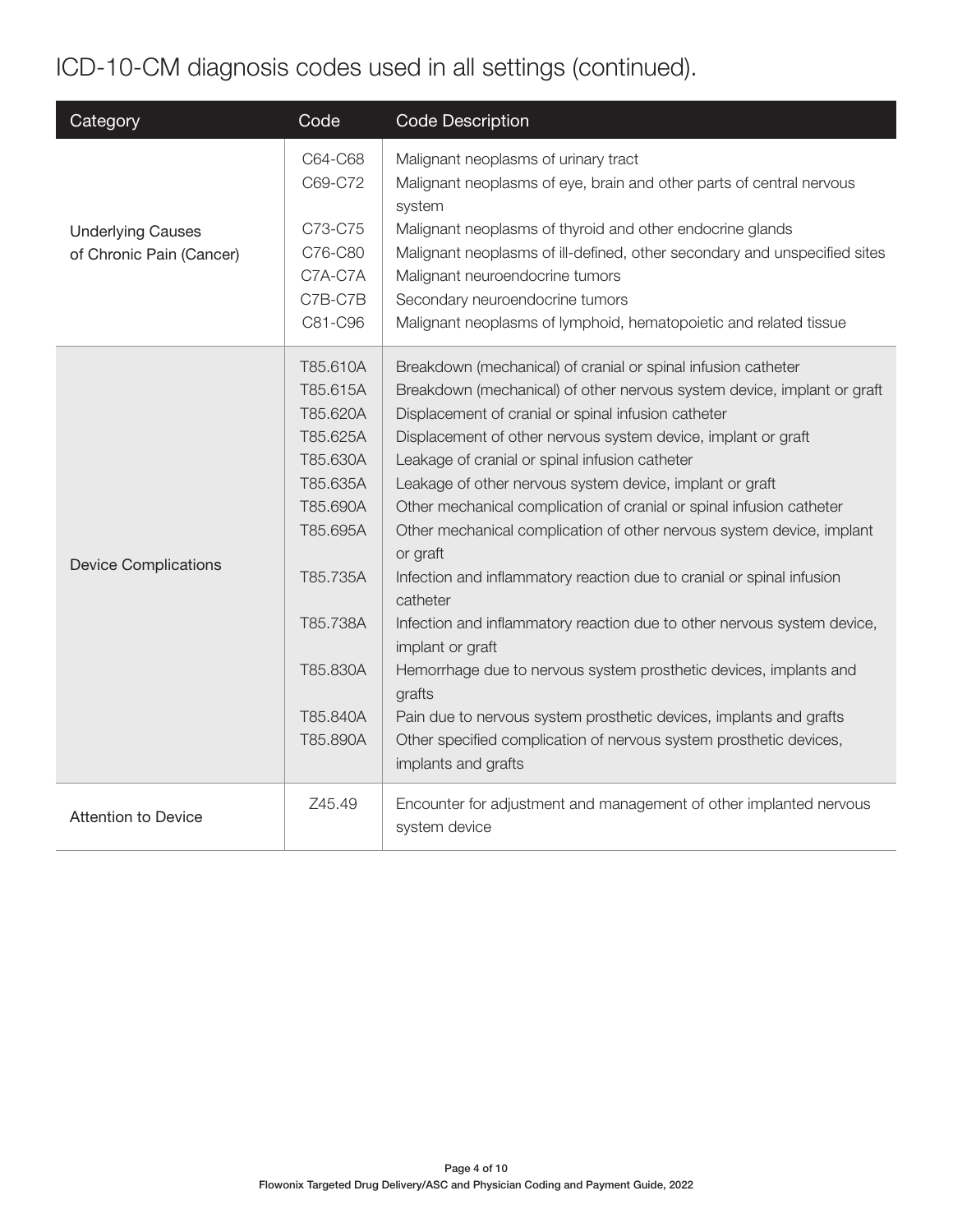#### Physician Coding and Payment – CPT® Procedure Codes

The 2022 Medicare national average payment for common pain procedures and intrathecal pain pump management are shown in the table below. The Medicare national average payment is calculated by multiplying the sum of RVUs by the 2022 conversion factor. Specific reimbursement will vary from the national average based on the wage index of the geographical area in which the services are rendered. The complete Medicare Physician Fee Schedule (MPFS) payment rates are available on the CMS website in the downloads section of the CY 2022 Physician Fee Schedule final rule (CMS-1751-F) webpage. The finalized changes are effective January 1, 2022. Specific payments will vary depending on the place of service where the physician rendered the service. Physician payments are generally higher if they are performed in the physician's office. Procedures performed in a facility setting (ASC's or hospitals) generally have a lower payment because the facility is incurring the cost of some of the supplies and materials. Also note, that applicable coinsurance, deductible and other amounts that are the patient obligation are included in the national payments shown below.

|                                            |       |                                                                                                                                                                                                                                                                                                                                                                                     | 2022 Medicare<br><b>National Average</b> |          |
|--------------------------------------------|-------|-------------------------------------------------------------------------------------------------------------------------------------------------------------------------------------------------------------------------------------------------------------------------------------------------------------------------------------------------------------------------------------|------------------------------------------|----------|
| Procedure                                  | Code  | <b>Code Description</b>                                                                                                                                                                                                                                                                                                                                                             | Physician<br>Office                      | Facility |
| Trial                                      | 62322 | Injection(s), of diagnostic or therapeutic substance(s)<br>(eg, anesthetic, antispasmodic, opioid, steroid, other<br>solution), not including neurolytic substances, including<br>needle or catheter placement, interlaminar epidural or<br>subarachnoid, lumbar or sacral (caudal); without imaging<br>guidance                                                                    | \$144                                    | \$82     |
|                                            | 62323 | Injection(s), of diagnostic or therapeutic substance(s)<br>(eg, anesthetic, antispasmodic, opioid, steroid, other<br>solution), not including neurolytic substances, including<br>needle or catheter placement, interlaminar epidural or<br>subarachnoid, lumbar or sacral (caudal); with imaging<br>guidance (ie, fluoroscopy or CT                                                | \$270                                    | \$101    |
|                                            | 62326 | Injection(s), including indwelling catheter placement,<br>continuous infusion or intermittent bolus, of diagnostic or<br>therapeutic substance(s) (eg, anesthetic, antispasmodic,<br>opioid, steroid, other solution), not including neurolytic<br>substances, interlaminar epidural or subarachnoid,<br>lumbar or sacral (caudal); without imaging guidance                        | \$144                                    | \$87     |
|                                            | 62327 | Injection(s), including indwelling catheter placement,<br>continuous infusion or intermittent bolus, of diagnostic or<br>therapeutic substance(s) (eg, anesthetic, antispasmodic,<br>opioid, steroid, other solution), not including neurolytic<br>substances, interlaminar epidural or subarachnoid,<br>lumbar or sacral (caudal); with imaging guidance (ie,<br>fluoroscopy or CT | \$276                                    | \$106    |
| Implantation<br>or Revision<br>of Catheter | 62350 | Implantation, revision, or repositioning of tunneled<br>intrathecal or epidural catheter, for long-term medication<br>administration via an external pump or implantable<br>reservoir/infusion/pump; without laminectomy                                                                                                                                                            | N/A                                      | \$407    |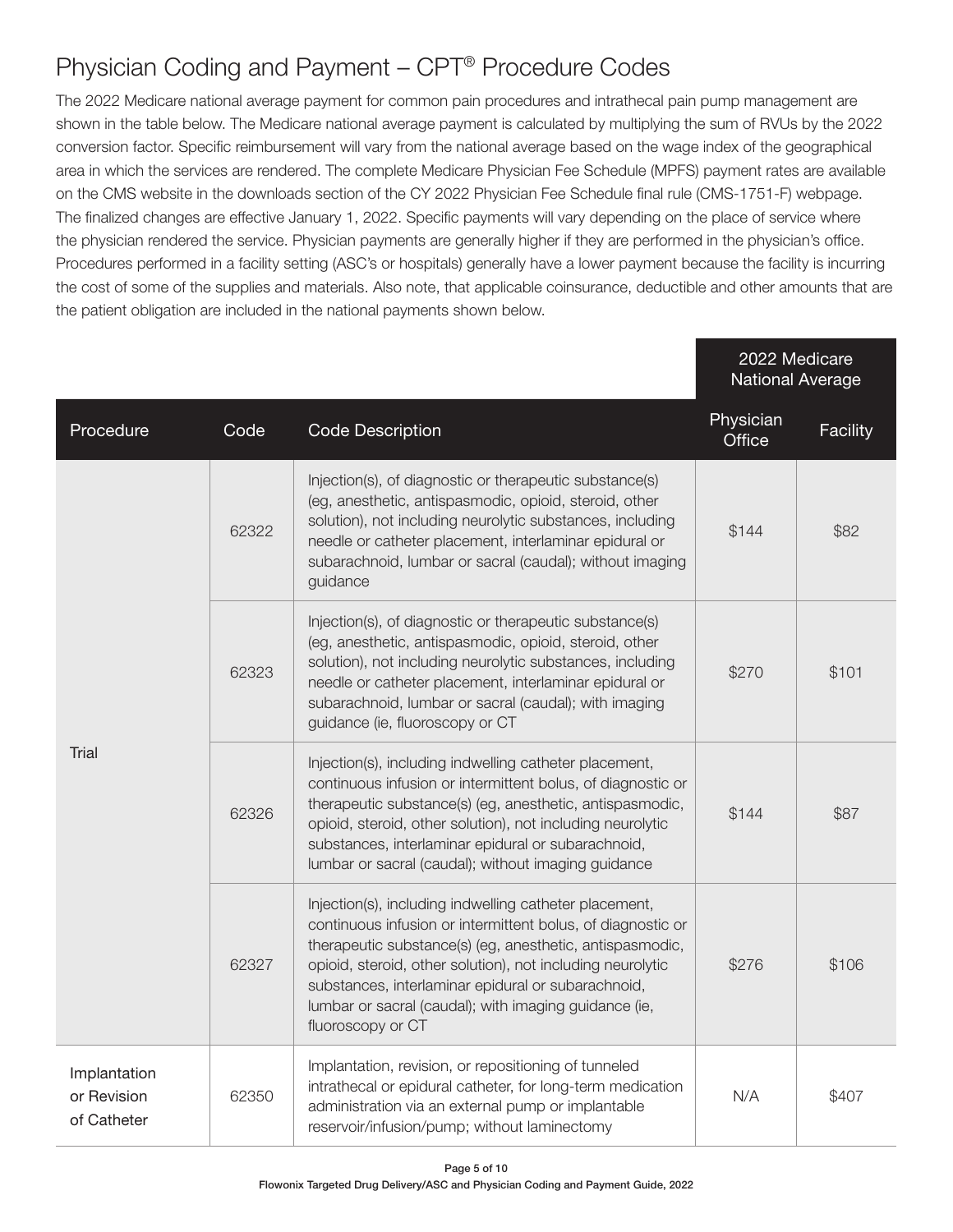### CPT® Procedure Codes (continued)

2022 Medicare National Average

| Procedure                                  | Code  | <b>Code Description</b>                                                                                                                                                                                                                                                                                 | Physician<br>Office | <b>Facility</b>       |
|--------------------------------------------|-------|---------------------------------------------------------------------------------------------------------------------------------------------------------------------------------------------------------------------------------------------------------------------------------------------------------|---------------------|-----------------------|
| Implantation, or<br>Replacement<br>of Pump | 62362 | Implantation or replacement of device for intrathecal or<br>epidural drug infusion; programmable pump, including<br>preparation of pump, with or without programming                                                                                                                                    | N/A                 | \$394                 |
| Removal of                                 | 62355 | Removal of previously implanted intrathecal or epidural<br>catheter                                                                                                                                                                                                                                     | N/A                 | \$279                 |
| Catheter or Pump                           | 62365 | Removal of subcutaneous reservoir or pump previously<br>implanted for intrathecal or epidural infusion                                                                                                                                                                                                  | N/A                 | \$303                 |
| Revision of Pump<br>Pocket                 | 64999 | Unlisted procedure nervous system                                                                                                                                                                                                                                                                       | N/A                 | Contractor<br>Pricing |
| Drug/Refill Kit                            | J2274 | Injection, morphine sulfate, preservative-free for epidural<br>or intrathecal use, 10 mg                                                                                                                                                                                                                | $ASP+6\%$           |                       |
|                                            | A4220 | Refill kit for implantable infusion pump                                                                                                                                                                                                                                                                |                     |                       |
| Analysis/<br>Reprogramming/<br>Refill      | 62367 | Electronic analysis of programmable, implanted pump for<br>intrathecal or epidural drug infusion (includes evaluation<br>of reservoir status, alarm status, drug prescription<br>status); without reprogramming or refill                                                                               | \$32                | \$26                  |
|                                            | 62368 | Electronic analysis of programmable, implanted pump for<br>intrathecal or epidural drug infusion (includes evaluation<br>of reservoir status, alarm status, drug prescription<br>status); with reprogramming                                                                                            | \$45                | \$36                  |
|                                            | 62369 | Electronic analysis of programmable, implanted pump for<br>intrathecal or epidural drug infusion (includes evaluation<br>of reservoir status, alarm status, drug prescription<br>status); with reprogramming and refill                                                                                 | \$95                | \$36                  |
|                                            | 62370 | Electronic analysis of programmable, implanted pump for<br>intrathecal or epidural drug infusion (includes evaluation<br>of reservoir status, alarm status, drug prescription<br>status); with reprogramming and refill (requiring skill of a<br>physician or other qualified health care professional) | \$96                | \$47                  |
| Catheter Dye<br>Study                      | 61070 | Puncture of shunt tubing or reservoir for aspiration or<br>injection procedure                                                                                                                                                                                                                          | N/A                 | \$58                  |
|                                            | 75809 | Shuntogram for investigation of previously placed<br>indwelling non vascular shunt (eg, indwelling infusion<br>pump)                                                                                                                                                                                    | TC<br>26            | \$85                  |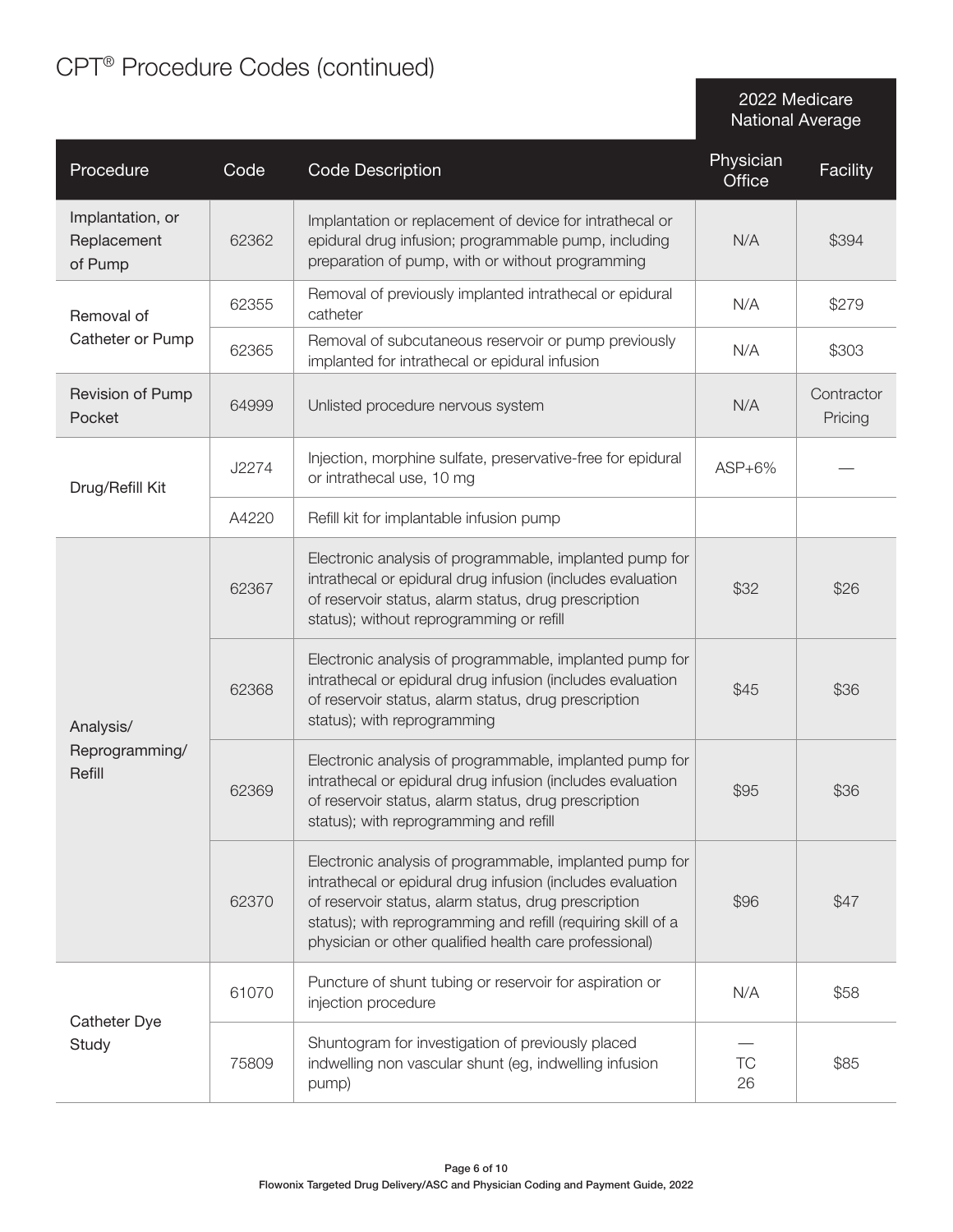#### HCPCS II Device and Drug Codes

Commonly billed HCPCS II Device and Drug Codes used in all settings. However, in the outpatient hospital setting these codes are used in conjunction with Device C codes when billing Medicare.

| Device/Drug                                                                         | Code  | <b>Code Description</b>                                                                                              |
|-------------------------------------------------------------------------------------|-------|----------------------------------------------------------------------------------------------------------------------|
| Programmable Pump<br>and Catheter                                                   | E0783 | Infusion pump system, implantable, programmable (includes all<br>components, e.g., pump, catheter, connectors, etc.) |
| Programmable Pump Only<br>(Replacement)                                             | E0786 | Implantable programmable infusion pump, replacement (excludes<br>implantable intraspinal catheter)                   |
| Implantable Intraspinal<br>Catheter Only                                            | E0785 | Implantable intraspinal (epidural/intrathecal) catheter used with implantable<br>infusion pump, replacement          |
| Infumorph <sup>™</sup> (preservative-<br>free morphine sulfate sterile<br>solution) | J2274 | Injection, morphine sulfate, perservative-free for epidural or intrathecal use,<br>10 <sub>mg</sub>                  |
| Anesthetic Drug Administered<br>Through IV                                          | J7799 | NOC drugs, other than inhalation drugs, administered through DME                                                     |
| Personal Therapy Controller                                                         | A9900 | Misc. DME supply, accessory and/or service component of another<br>HCPCS Code (used for replacement only).           |
| <b>Refill Kit</b>                                                                   | A4220 | Refill Kit for implantable infusion pump                                                                             |

#### Ambulatory Surgery Centers (ASC) Coding a Payment - CPT® Procedure Codes

ASC's offers outpatient surgical services to patients that do not require hospitalization. They utilize ICD-10-CM diagnosis codes and CPT procedural codes to bill for their services. It is important to distinguish that payment for procedures performed at an ASC are completely different than those for the same surgical procedures performed as outpatient at a hospital. The Centers for Medicare & Medicaid Services (CMS) have special rules and a separate payment system for ASC payment. Each service is given a relative weight equal to the Outpatient Prospective Payment System (OPPS) for the same services. It's relative payment weight is then adjusted using the ASC conversion factor (CF) to set a standard payment for each separately payable procedure or service. Ancillary services considered integral to the surgical procedure may be paid separately, however, drugs and DME are usually considered as packaged in the procedure payment and are not separately reimbursable. The 2022 Medicare national average payment for common pain procedures and intrathecal pain pump management performed at an ASC are shown in the table below. The complete 2022 OPPS/ASC Payment System final rule is available on the CMS website (CMS-1753-FC) webpage. The finalized changes are effective January 1, 2022.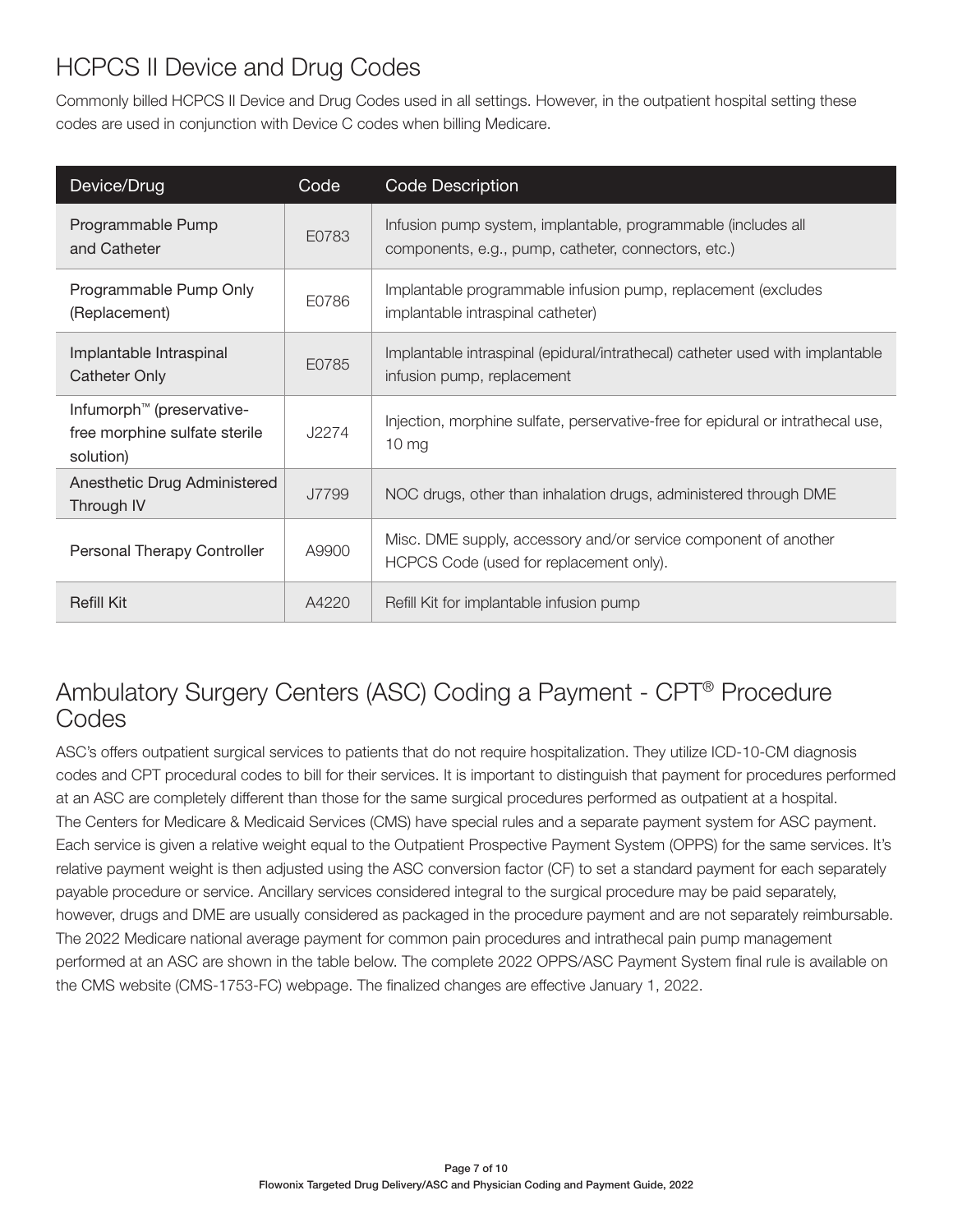#### ASC Coding and Payment - CPT® Procedure Codes

The Payment Indicator in the chart below shows how a code is handled for payment purposes. A2 = surgical procedure, payment based on hospital outpatient rate adjusted for ASC; J8 = device-intensive procedure, payment amount adjusted to incorporate device cost; K2 = drugs paid separately when provided integral to a surgical procedure on ASC list, payment based on hospital outpatient rate; N1 = packaged service, no separate payment; P3 = office-based procedure, payment based on physician fee schedule. G2 = Non office-based surgical procedure added in CY 2008 or later; payment based on OPPS relative payment weight. When multiple procedures are coded and billed, payment is usually made at 100% of the rate for the first procedure and 50% of the rate for the second and all subsequent procedures. Procedures marked with a Y in the chart below are subject to the multiple procedure rule.

| Procedure | Code  | <b>Code Description</b>                                                                                                                                                                                                                                                                                                                                               | Payment<br>Indicator | <b>Multiple</b><br>Procedure<br><b>Discount</b> | 2022<br>Medicare<br>National<br>Average |
|-----------|-------|-----------------------------------------------------------------------------------------------------------------------------------------------------------------------------------------------------------------------------------------------------------------------------------------------------------------------------------------------------------------------|----------------------|-------------------------------------------------|-----------------------------------------|
| Trial     | 62322 | Injection(s), of diagnostic or therapeutic<br>substance(s) (eg, anesthetic,<br>antispasmodic, opioid, steroid, other<br>solution), not including neurolytic<br>substances, including needle or catheter<br>placement, interlaminar epidural or<br>subarachnoid, lumbar or sacral (caudal);<br>without imaging guidance                                                | G <sub>2</sub>       | Y                                               | \$329                                   |
|           | 62323 | Injection(s), of diagnostic or therapeutic<br>substance(s) (eg, anesthetic,<br>antispasmodic, opioid, steroid, other<br>solution), not including neurolytic<br>substances, including needle or catheter<br>placement, interlaminar epidural or<br>subarachnoid, lumbar or sacral (caudal);<br>with imaging guidance (ie, fluoroscopy<br>or CT                         | G <sub>2</sub>       | Y                                               | \$329                                   |
|           | 62326 | Injection(s), including indwelling catheter<br>placement, continuous infusion or<br>intermittent bolus, of diagnostic or<br>therapeutic substance(s) (eg, anesthetic,<br>antispasmodic, opioid, steroid, other<br>solution), not including neurolytic<br>substances, interlaminar epidural or<br>subarachnoid, lumbar or sacral (caudal);<br>without imaging guidance | G <sub>2</sub>       | Y                                               | \$426                                   |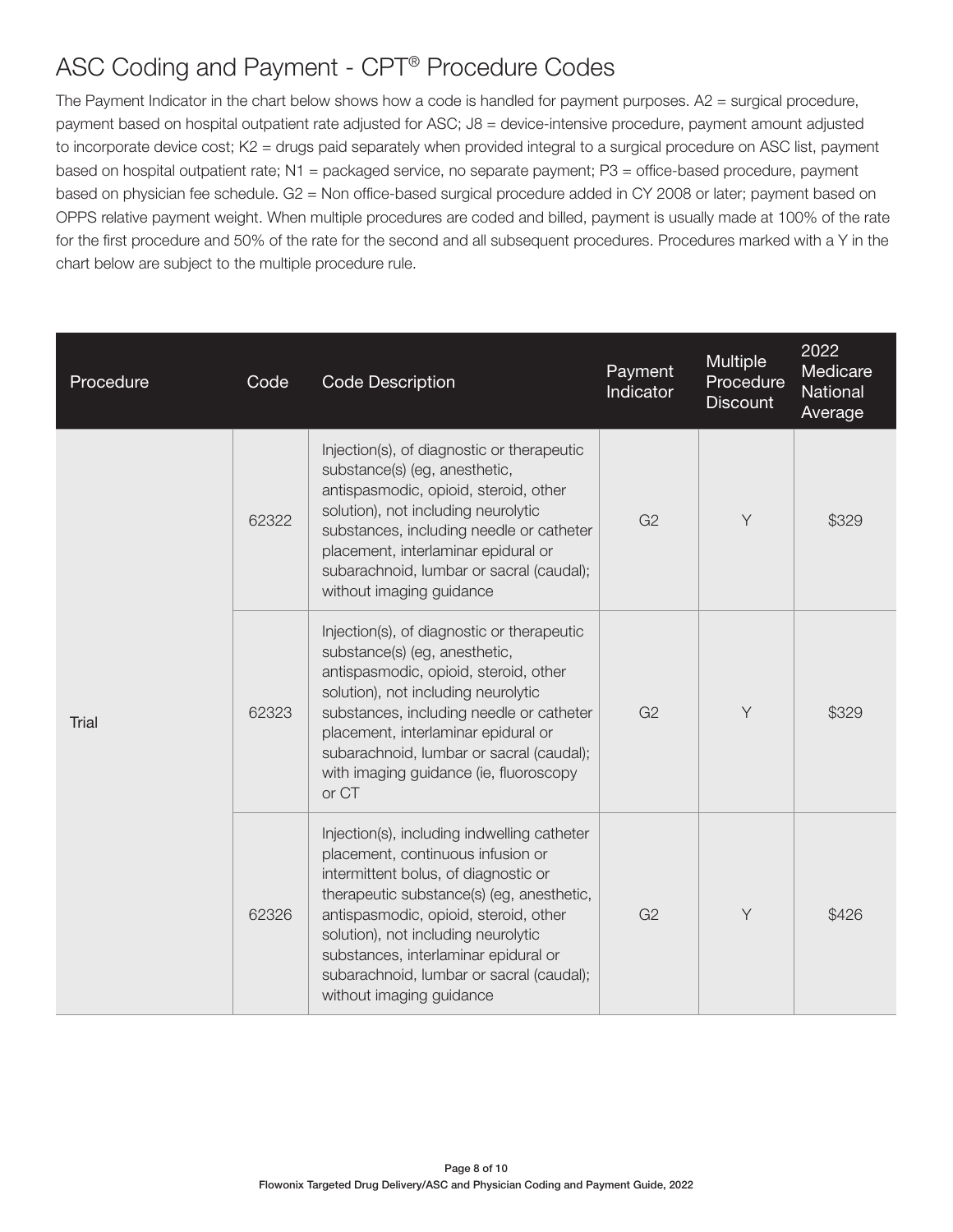# ASC Coding and Payment – CPT® Procedure Codes (continued)

| Procedure                                | Code  | <b>Code Description</b>                                                                                                                                                                                                                                                                                                                                                                      | Payment<br>Indicator | Multiple<br>Procedure<br><b>Discount</b> | 2022<br>Medicare<br>National<br>Average |
|------------------------------------------|-------|----------------------------------------------------------------------------------------------------------------------------------------------------------------------------------------------------------------------------------------------------------------------------------------------------------------------------------------------------------------------------------------------|----------------------|------------------------------------------|-----------------------------------------|
| Trial                                    | 62327 | Injection(s), including indwelling catheter<br>placement, continuous infusion or<br>intermittent bolus, of diagnostic or<br>therapeutic substance(s) (eg, anesthetic,<br>antispasmodic, opioid, steroid, other<br>solution), not including neurolytic<br>substances, interlaminar epidural or<br>subarachnoid, lumbar or sacral (caudal);<br>with imaging guidance (ie, fluoroscopy<br>or CT | G <sub>2</sub>       | Y                                        | \$426                                   |
| Implantation or<br>Revision, of Catheter | 62350 | Implantation, revision, or repositioning of<br>tunneled intrathecal or epidural catheter,<br>for long-term medication administration<br>via an external pump or implantable<br>reservoir/infusion/pump; without<br>laminectomy                                                                                                                                                               | J8                   | Y                                        | \$3,613                                 |
| Implantation or<br>Replacement of Pump   | 62362 | Implantation or replacement of device<br>for intrathecal or epidural drug infusion;<br>programmable pump, including<br>preparation of pump, with or without<br>programming                                                                                                                                                                                                                   | J8                   | Y                                        | \$14,469                                |
| <b>Removal of Catheter</b><br>or Pump    | 62355 | Removal of previously implanted<br>intrathecal or epidural catheter                                                                                                                                                                                                                                                                                                                          | A2                   | $\mathsf{N}$                             | \$826                                   |
|                                          | 62365 | Removal of subcutaneous reservoir<br>or pump previously implanted for<br>intrathecal or epidural infusion                                                                                                                                                                                                                                                                                    | A2                   | $\mathsf{N}$                             | \$2,498                                 |
| Drug                                     | J2274 | Injection, morphine sulfate, preservative-<br>free for epidural or intrathecal use,<br>10 <sub>mg</sub>                                                                                                                                                                                                                                                                                      | N1                   | N/A                                      | N/A                                     |